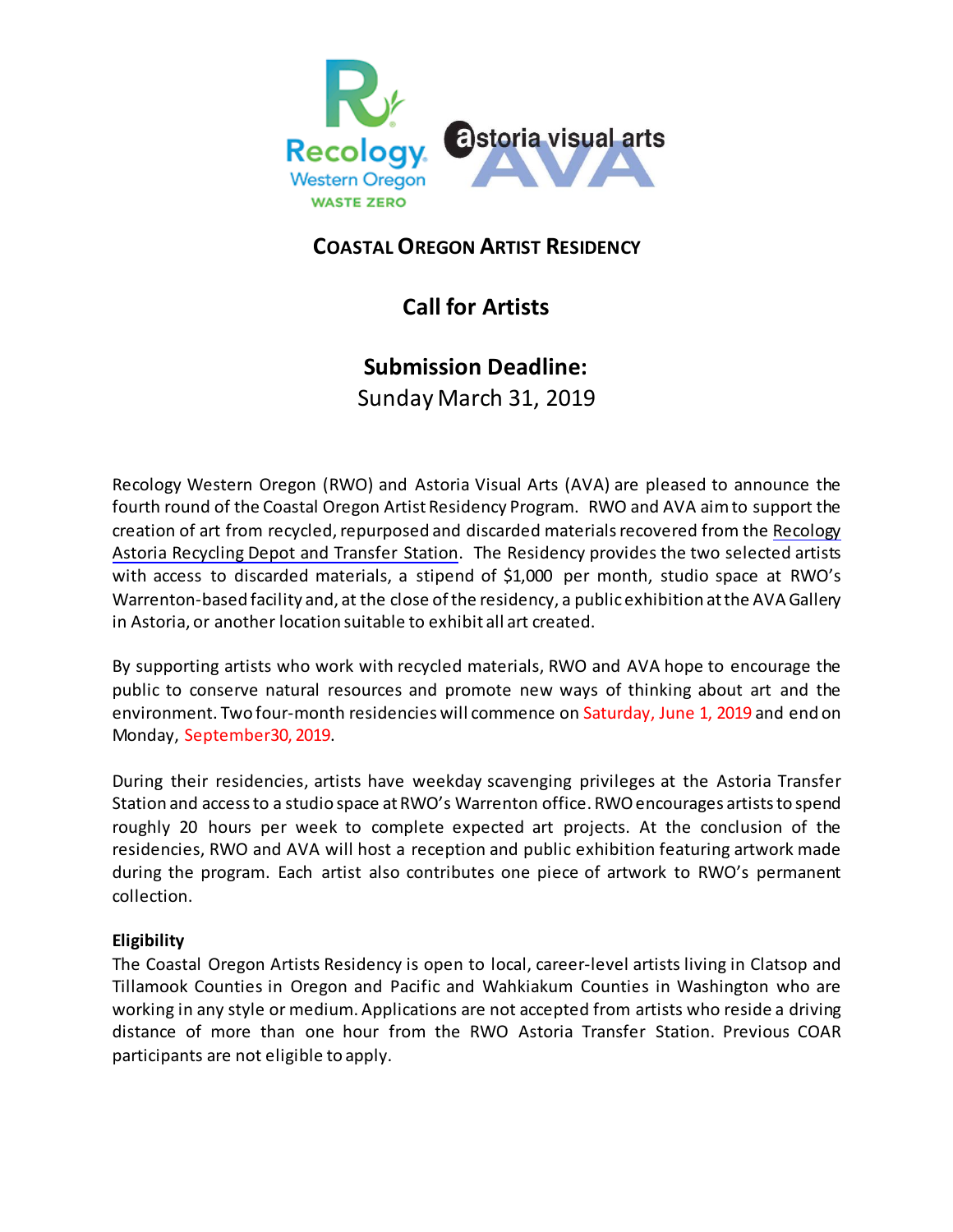Participating artists are required to attend an orientation and training session at the Astoria transfer station and Warrenton facility and observe proper safety precautions with respect to design, technical construction and materials in the creation of artwork, including precautions reasonably required or recommended by RWO personnel. Participating artists will exercise complete control over the creative process, and all creative ideas and expressions will originate from the artists. However, RWO and AVA reserve the right to reject artwork that is offensive or unacceptable for display to the general public. Such material may include but is not limited to:

- 1. Overtly pornographic or libelous content;
- 2. Overtly offensive religious orpolitical content; and
- 3. Content that includes any personally identifiable information.

### **Application Process**

Applicants are asked to submit the following materials:

- 1. Contact information:Name, address, telephone number, email address
- 2. Website address, if available
- 3. Resume or C.V.
- 4. An essay that addressesthe following:
	- a. Artist's Statement
	- b. Statement of Purpose. Please describe what you plan to work on during the residency and how you will incorporate recycled materials. Additionally, please answer the following questions:
		- i. What encouraged you to apply for this residency?
		- ii. What mediumdo you generally work in?
		- iii. What types of tools do you generally work with?
- 5. Four samples of past work. Please submit high quality JPEG or similar format. Use DropBox or similarlink if images are too large to attach to email.
- 6. Contact information (phone numbers and email addresses) for two references that can speak to your artistic practice.

All application materials must be submitted electronically to [rwoeducationandoutreach@recology.com,](mailto:rwoeducationandoutreach@recology.com) with the subject heading "COAR Application." Paper applications are not accepted.

*Nota Bene:* Artists interested in collaborating on a project must submit individual applications and appropriate work samples, alongwith a joint description ofthe work they intend to do at the Residency. An example of a previous collaborative work (either completed or in progress) may also be submitted. Admission status is determined by averaging the individual application scores of all collaborators.

### **Selection of Artists**

Our Selection Committee, composed of past COAR participants, RWO staff, AVA staff and/or Board members, arts professionals, and environmentalists, review application packets and select two finalists to participate in the program.